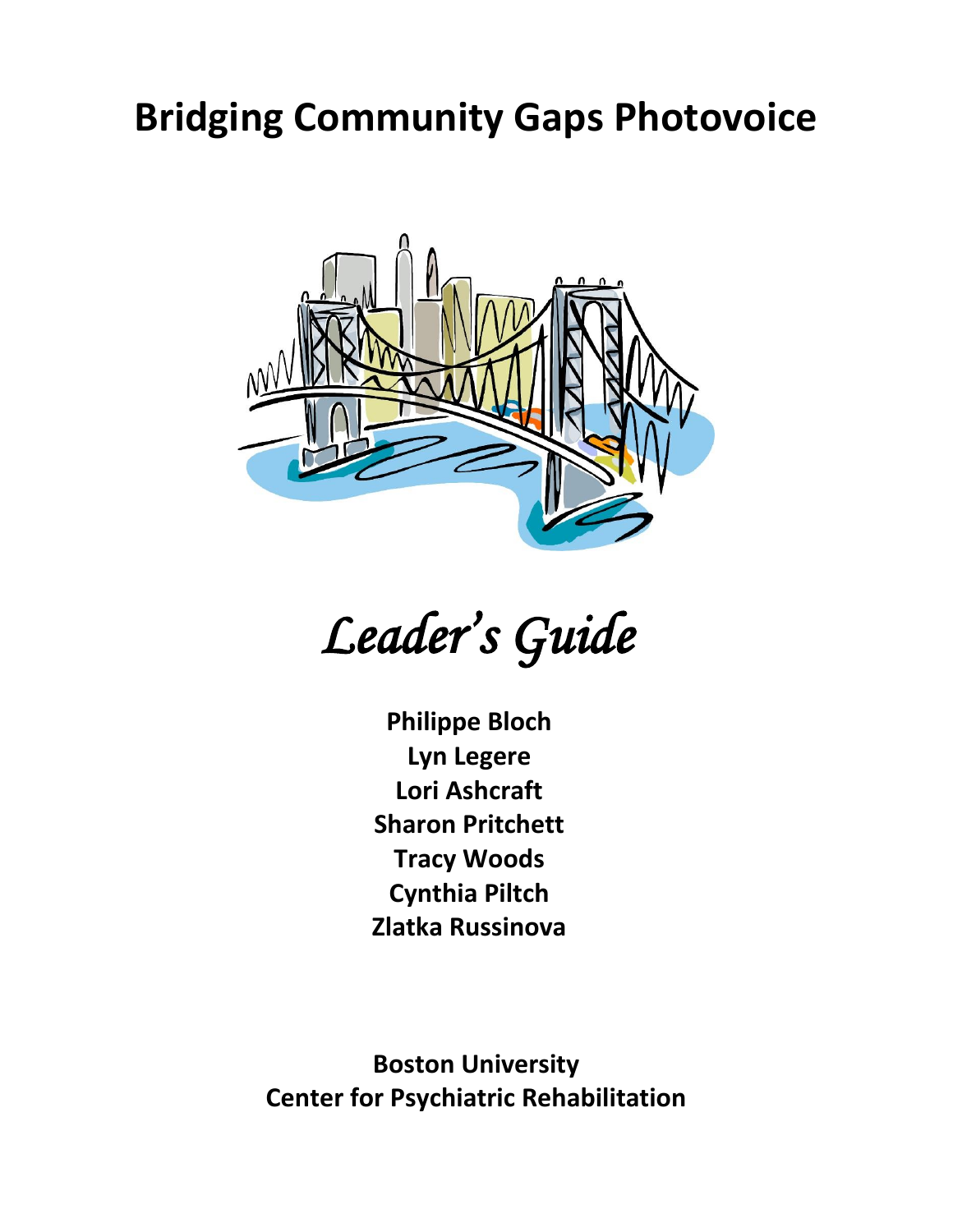© 2021, Trustees of Boston University, Center for Psychiatric Rehabilitation. All rights reserved.

Published by: Center for Psychiatric Rehabilitation College of Health and Rehabilitation Sciences, Sargent College 940 Commonwealth Avenue West Boston, MA 02215 http://cpr.bu.edu/

The development of the contents of this publication was supported by funding from the National Institute on Disability Independent Living and Rehabilitation Research (NIDILRR grant #90DP0066). The content does not represent the views or policies of the funding agency. In addition, you should not assume endorsement by the Federal Government.

ISBN: 978-1-878512-69-7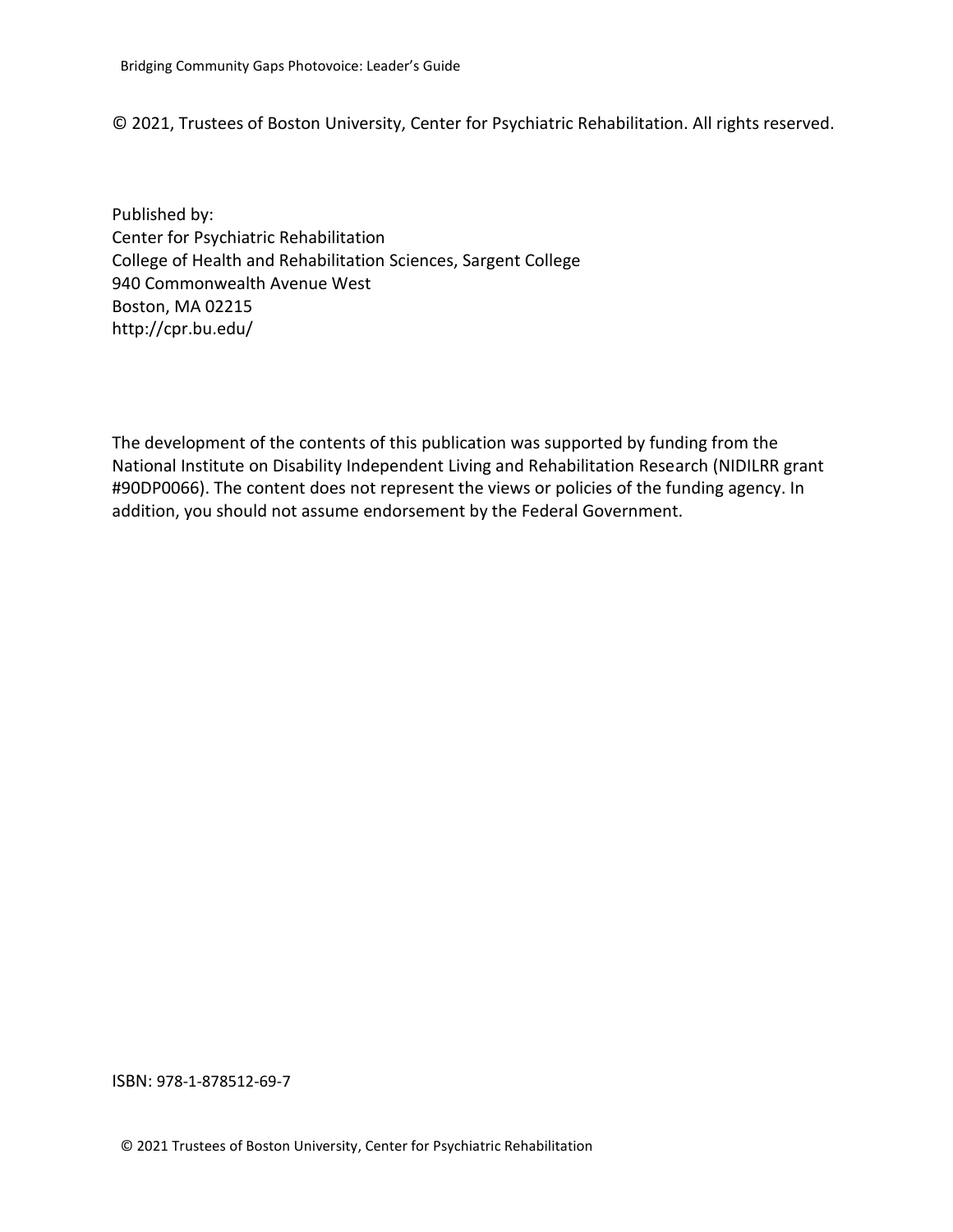# **Acknowledgements**

We would like to thank all the peer leaders and students who were involved with the Bridging Community Gaps Photovoice (BCGP) classes implemented at the Recovery Education Center at Boston University's Center for Psychiatric Rehabilitation; at the Mental Health Center of Denver, Denver, Colorado; at the Southwest Connecticut Mental Health System in Bridgeport, Connecticut; and at the Horizon House of the Riverside Community Care, Inc. in Wakefield, Massachusetts. We appreciate their openness and hard work in discussing their recovery stories and the importance of pursuing community participation goals. We value their creativity in their Photovoice projects, and we appreciate their feedback in the classes as we have developed and refined this curriculum. We greatly appreciate the support and partnership of senior managers and supervisors at the agencies where the BCGP classes were held, which were critical to the success of our project.

We also wish to thank and acknowledge Steve Harrington, Sue McNamara, and Patricia B. Nemec for their invaluable contributions to the development and production of the BCGP Workbook and Leader's Guide. In addition, we would like to thank the students from previous Photovoice classes held at the Boston University Center for Psychiatric Rehabilitation whose Photovoice works are used as examples in the BCGP manual.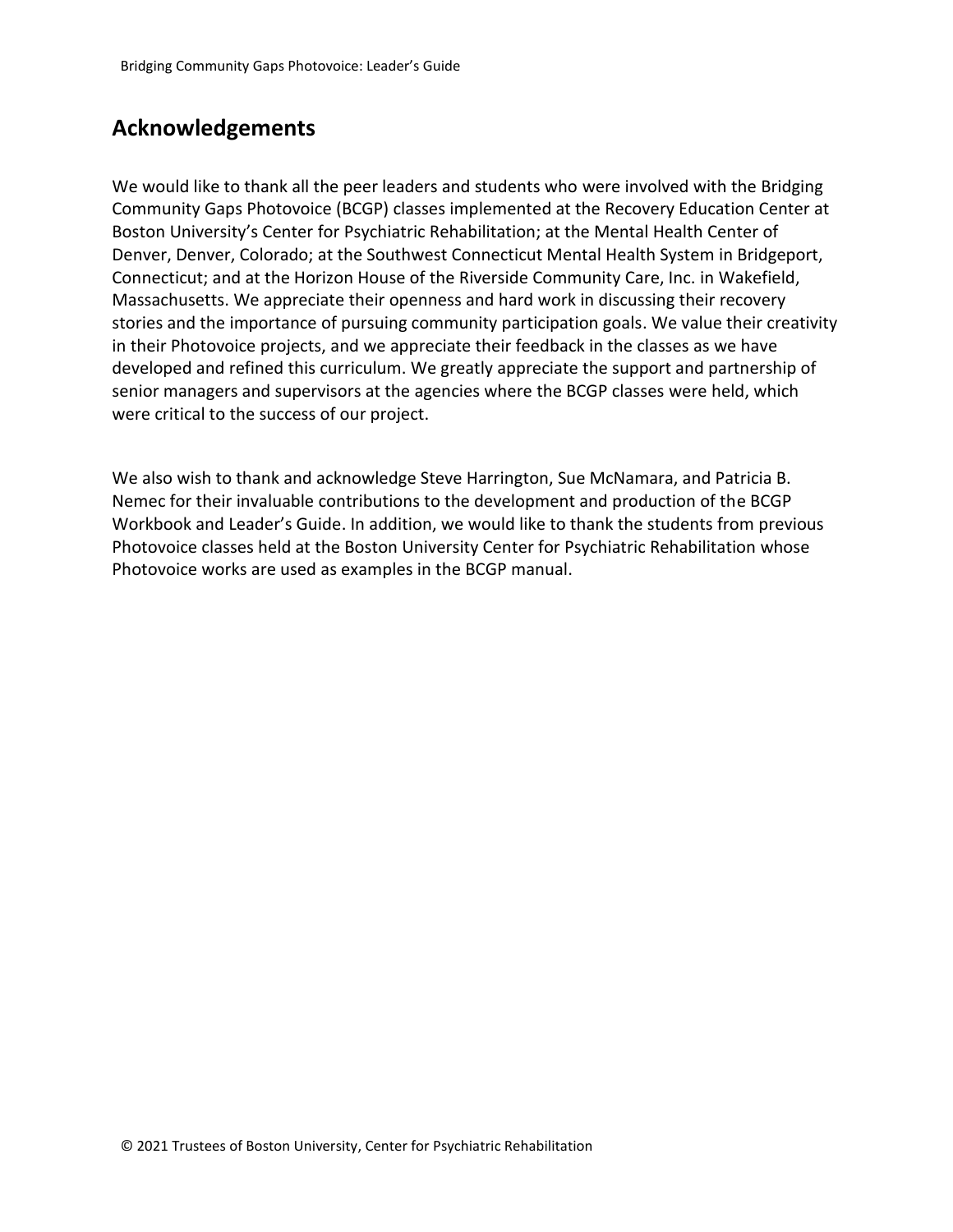Bridging Community Gaps Photovoice: Leader's Guide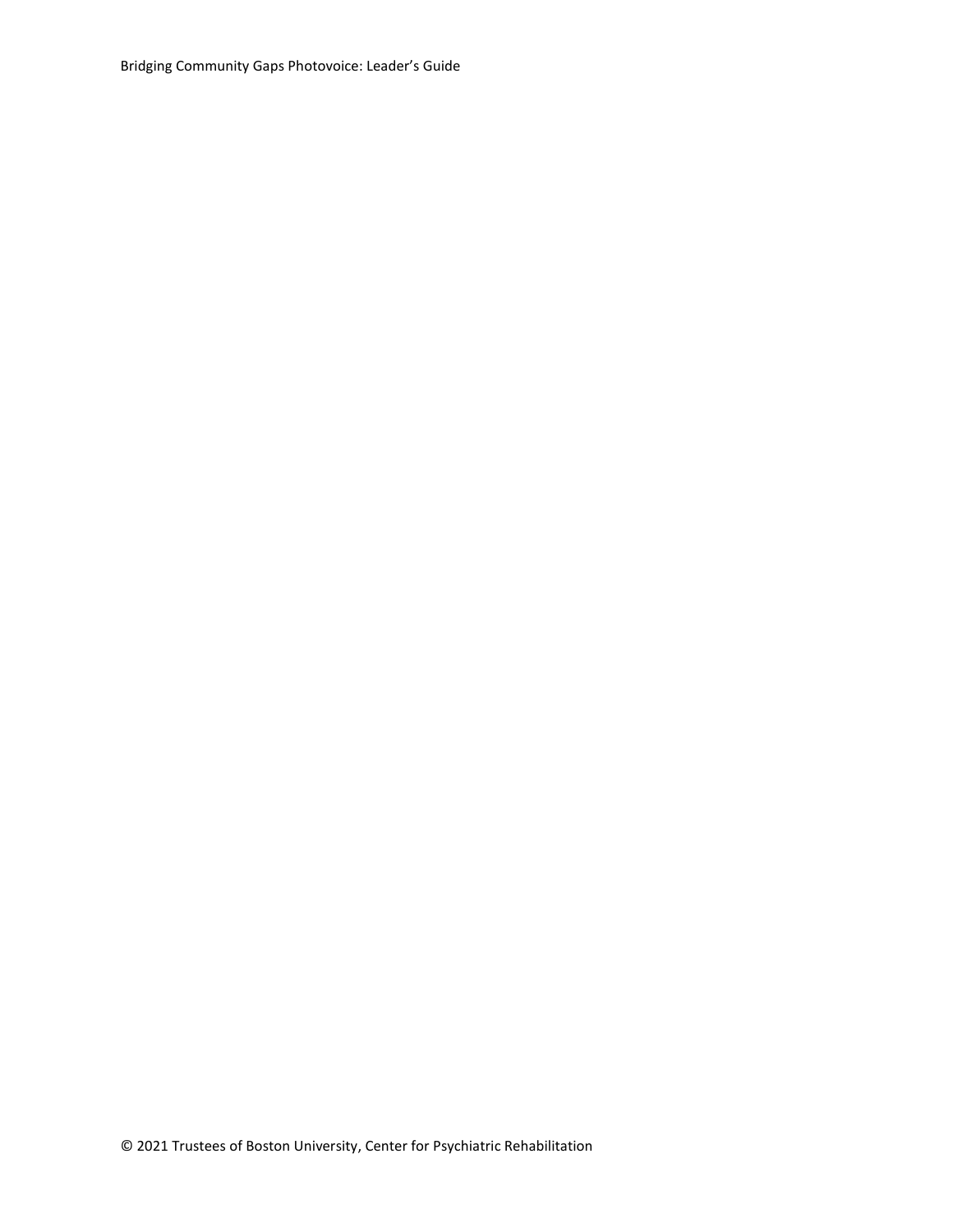# **Table of Contents**

|                                                                                            |                                                        | Pages            |
|--------------------------------------------------------------------------------------------|--------------------------------------------------------|------------------|
| Introduction                                                                               |                                                        | $I - 1 - I - 14$ |
| Class #1:                                                                                  | Overview of the Community Photovoice Class             | $1 - 17$         |
| Class #2:                                                                                  |                                                        | $18 - 27$        |
| Class #3:                                                                                  |                                                        | $28 - 43$        |
| Class #4:                                                                                  |                                                        | $44 - 57$        |
| Class #5:                                                                                  | Setting My Community Goal                              | $58 - 72$        |
| Class #6:                                                                                  | Community Asset Mapping                                | $73 - 82$        |
| Class #7:                                                                                  |                                                        | $83 - 90$        |
| Class #8:                                                                                  | Prejudice and Discrimination as a Barrier to Community | $91 - 99$        |
| Class #9:                                                                                  |                                                        | $100 - 107$      |
| <b>Class #10:</b>                                                                          | Developing My Community Action Toolbox                 | $108 - 118$      |
| Class #11:                                                                                 |                                                        | 119-127          |
| <b>Class #12:</b>                                                                          | The Importance of Community Participation              | 128-138          |
| <b>Booster</b><br>Sessions #1-3:                                                           | Continuing with My Community Action Plan               | 139-158          |
| Appendices                                                                                 |                                                        | $A-1-A-55$       |
| Note: a separate Table of Contents for the Appendix may be found at the beginning of those |                                                        |                  |

pages.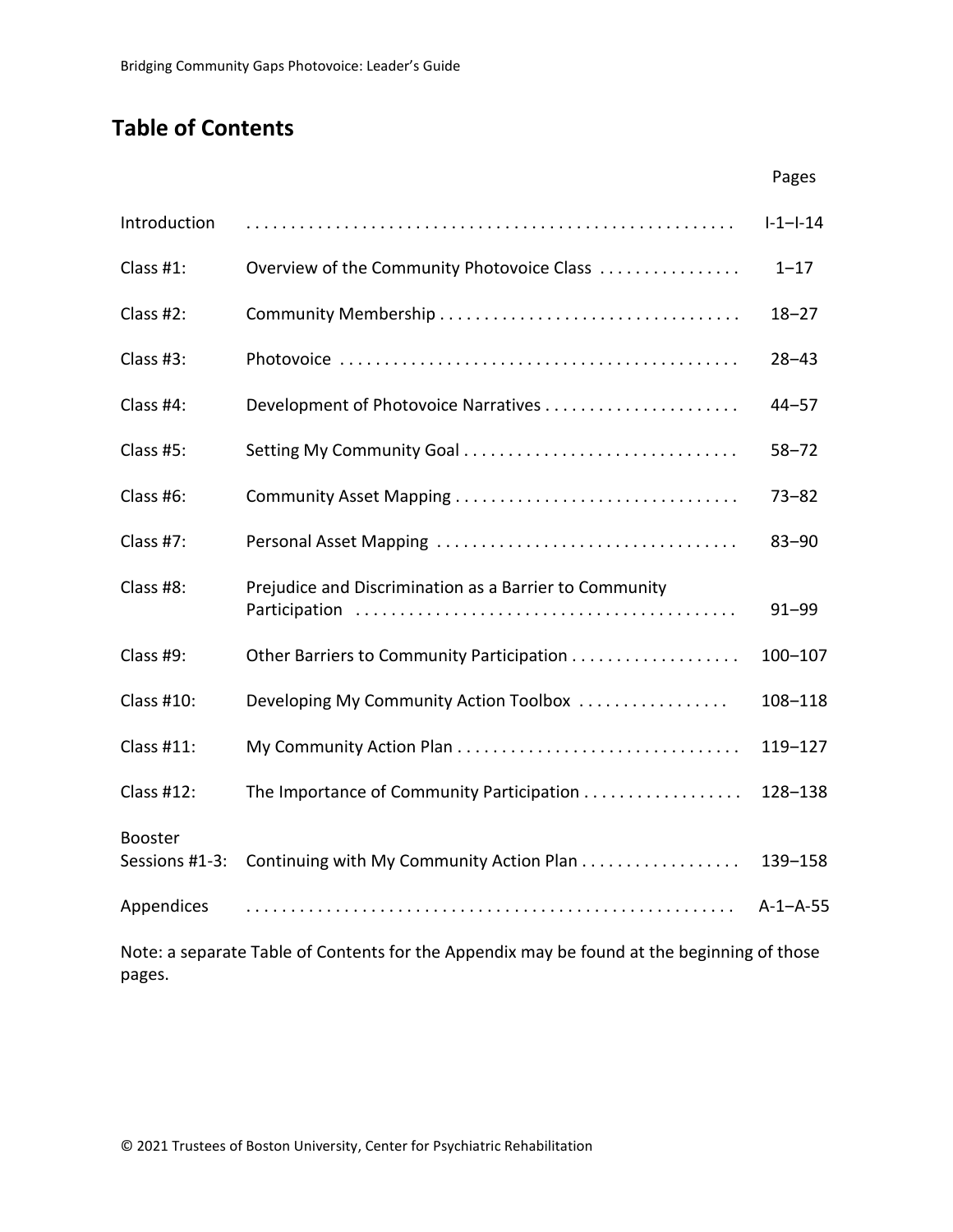# **Introduction**

## **Purpose of the Bridging Community Gaps Photovoice Program**

Human beings are social creatures and need each other to learn from, to be nourished, and to grow. A community is a place where people feel welcome and connected to others who share their values and interests. Usually, "community" is defined in terms of the places we live; however, community does not have to be tied to any specific location. Often, people form communities based on their professional, cultural, spiritual, or political affiliations, or based on various activities or interests, like sports or hobbies.

People who have experienced mental health challenges often struggle with isolation, loneliness, and with being marginalized or excluded from society. The Bridging Community Gaps Photovoice (BCGP) Program aspires to enable people who have experienced mental health challenges to feel more connected: with their friends, neighbors, and family, with the places they live, and with the broader society.

The BCGP Program gives people practical tools to increase their awareness of their current roles in community, appreciate the benefits of community, and develop plans to enhance their level of community participation. The BCGP Program seeks to help people take advantage of the opportunities available to them, explore new ways to feel connected, and increase their sense of belonging in their communities of choice.

# **The Background of Photovoice**

-

The Photovoice concept was developed by Professor Caroline Wang at the University of Michigan School of Public Health and Mary Ann Burris from the Ford Foundation. Photovoice is a process that has been used for research, education, social change, and the development of more healthful public policy. It empowers people who may be marginalized in society and have little access to policy makers by giving them cameras and asking them to capture in pictures and words phenomena that matter to them. People, whose voices frequently go unheard and whose perspectives often are overlooked (i.e., from women living in the villages of rural China to people who reside in the homeless shelters to people struggling with a serious mental health condition), have used Photovoice to articulate and amplify their vision and experiences.

Photovoice values the knowledge put forth by people living in a community or with a particular health condition as a vital source of expertise. Photovoice gives a voice to people at the grassroots level; rather than health specialists, policy makers, or professionals; to represent and define issues of concern, areas of strength, and targets for change. By uniting the immediate impact of a photograph and the story that contextualizes and enhances it, Photovoice enables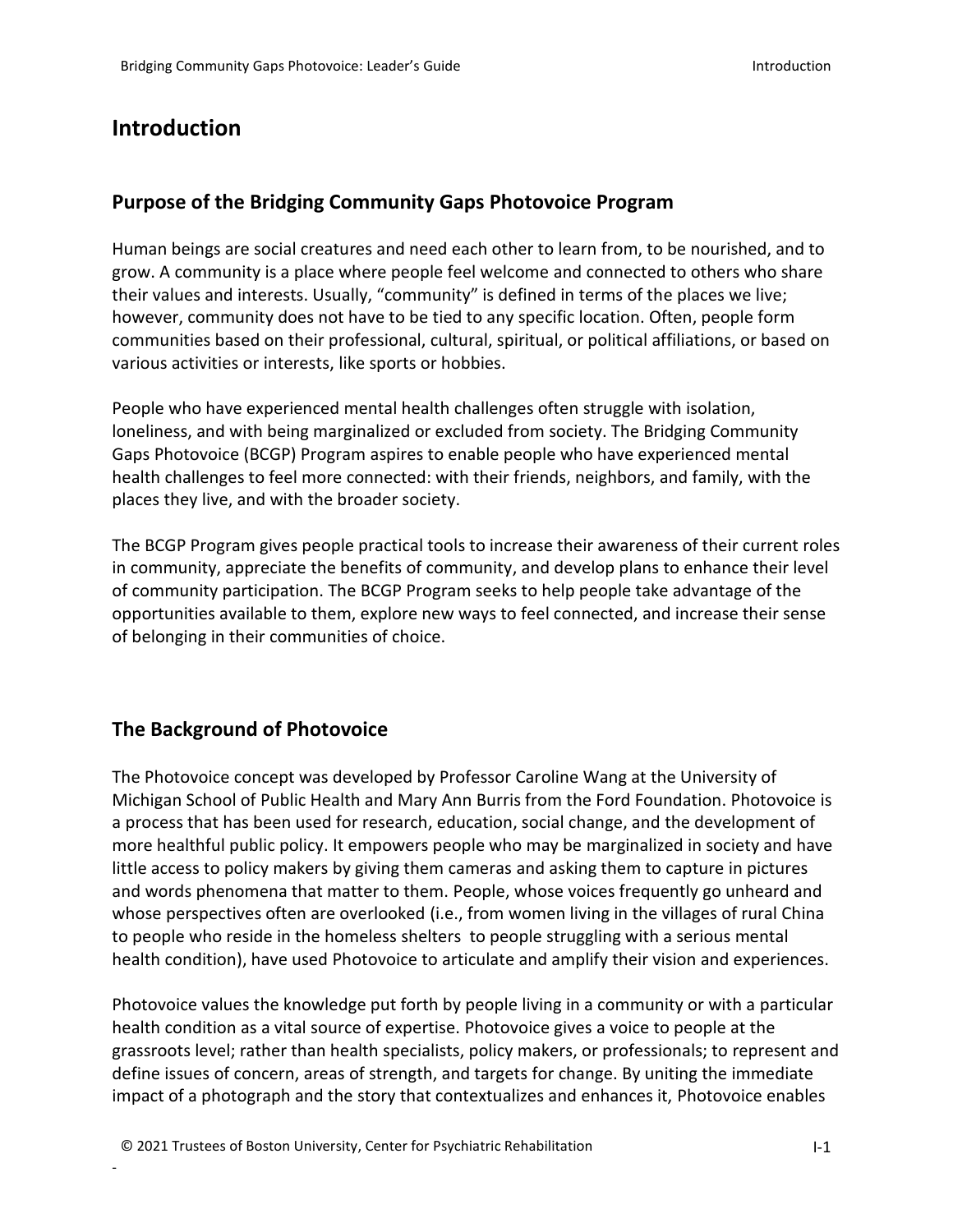us to gain "the possibility of perceiving the world from the viewpoint of the people who lead lives that are different from those traditionally in control of the means for imaging the world."

Negative perceptions of people with mental health conditions often have resulted in their exclusion from mental health research, service planning, and community education efforts. Traditional research methods (both qualitative and quantitative) require people to be able read, write, or speak in settings that may not be comfortable or empowering or that fail to accommodate limitations that can accompany mental health conditions (such as, difficulty communicating or focusing due to cognitive symptoms, social anxiety, paranoia, etc.). Using a camera places the power to represent the world in the hands of people living with a mental health condition, freeing them from some of the constraints of other modes of communication, and allowing them to join in the process creating of knowledge and catalyzing change. Additionally, participating in Photovoice has personal value for the photographers, enabling them to "see" themselves, their lives, and their communities from new perspectives.

Photovoice offers an innovative participatory strategy for including more people with mental health conditions in research, education, and advocacy projects. In the words of Dr. Martin Luther King, "Our lives begin to end the day we become silent about things that matter." Through the power of the visual image, Photovoice offers an innovative way to break the silence that often surrounds the experience of mental health conditions.

### **The BCGP Program**

The Bridging Community Gaps Photovoice manual, consisting of a Workbook and a Leader's Guide, has been developed and refined through several rounds of classes. The Workbook leads students through the BCGP program and individual sessions. This manual supports the delivery of the BCGP program at outpatient mental health and rehabilitation settings as well as peer-run programs and centers. At Boston University's Center for Psychiatric Rehabilitation, participants in this program are referred to as students, and the sessions are called classes.

#### **Using the Workbook**

-

Each student needs to have a Workbook that they may take home with them, if desired. You may want to remind students to bring the Workbook to every class. Or you may keep the Workbooks for those students who do not want to take theirs home. It is a good idea to bring a few extra blank workbooks to each class, in case a student forgets his or her copy. You also will need your own copy of the Workbook.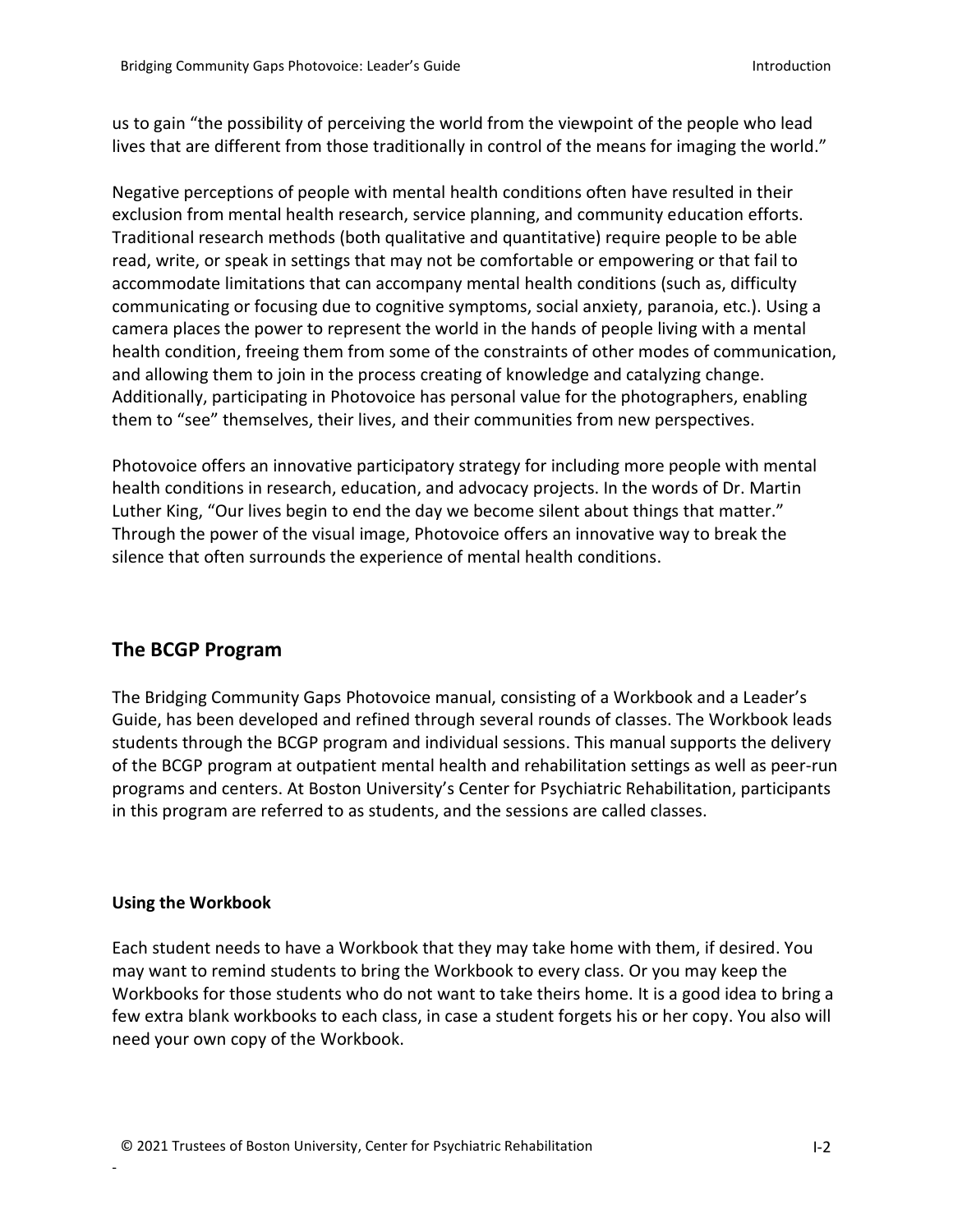#### **Using the Leader's Guide**

The lesson plans in the Leader's Guide match each of the pages within the Workbook. The following sections are included in the Leader's Guide for each class:

#### **An Agenda for each Class**

For each class, there is a list of the topics that will be covered for the class. This will give you a general idea of what will be covered. It is suggested that the agenda be written on a flipchart or a chalkboard for the students to see at the beginning of the class. Tentative timelines for different topics are provided; however, they may be modified as needed.

#### **A List of Materials Needed for the Class**

The following is a list of the basic technological and material supplies needed for the class. Please note further instructions for use of these materials are to be found at both the beginning of each class (under "Materials Needed" and "Preparation" sections), along with more elaborate technical instructions and examples in Appendix, Section A ("Materials for Class Sessions") and Section B ("Technical Instructions for Implementation of the BCGP Program").

#### **1. Material (Office) Supplies**

- o Whiteboard with erasable markers *(optional, the easel pad could be used instead)*
- o 25" x 30" easel pad with blank white pages *(you will need this no matter what)*
- o Clear tape, pushpins or masking tape
- o Post-Its *(a free-standing cube works better than pop-ups)*
- o Markers, extra pens, and blank paper for students' use in class

#### **2. Technological Supplies**

- o A laptop computer, connected to the internet, with projection capabilities
- o A projector and all appropriate cables
- o Projection surface (flat screen or wall)
- o Cameras with batteries and flash cards installed *(for students not using smartphones)*
- o Cables to connect cameras to laptop for uploading photographs
- o Printer for finished Photovoice works *(good if color)*
- o A reliable local Wi-Fi network which students can access will help a good deal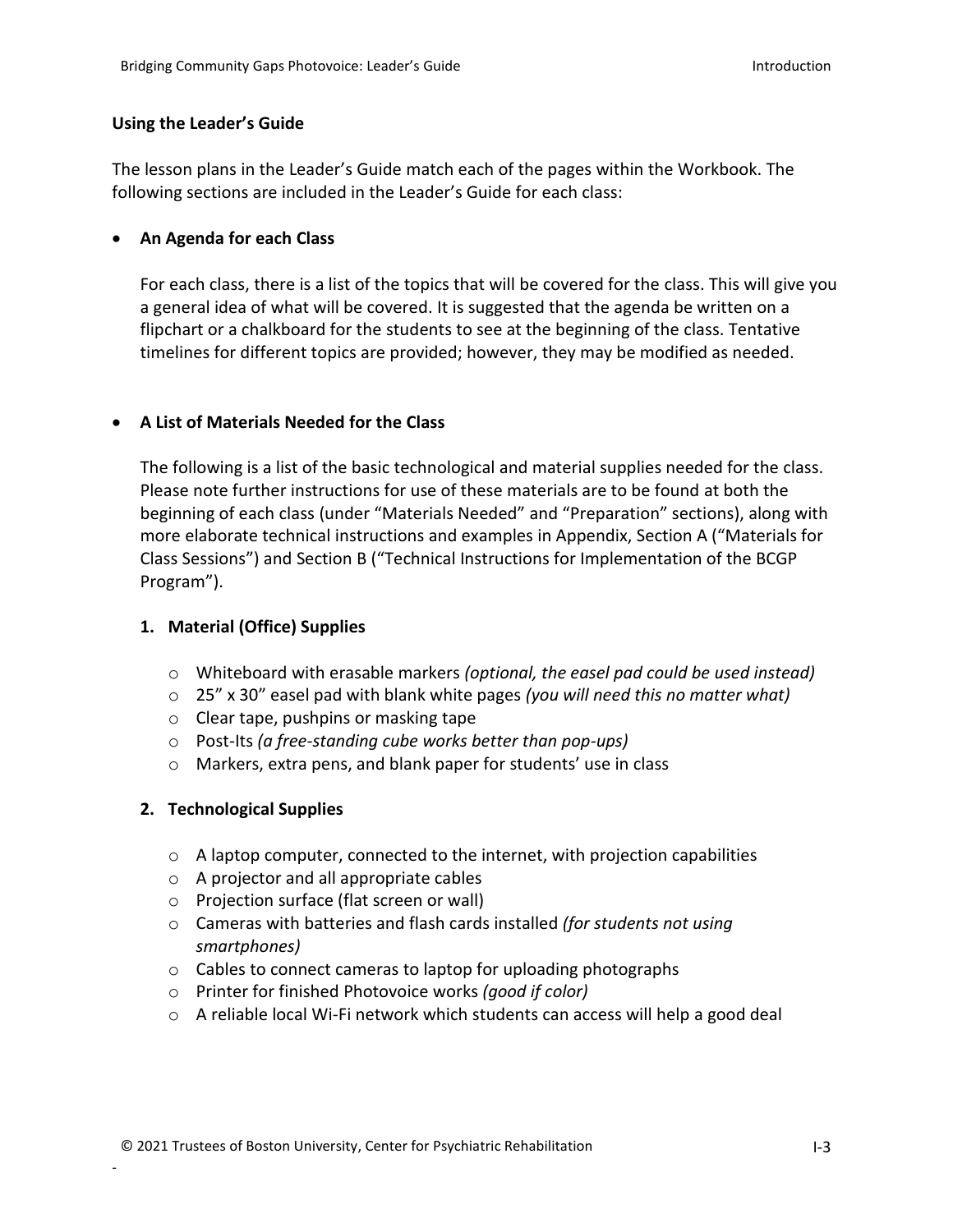#### **The Class Lesson Plans**

The lesson plans are written in a script format for the class leader to follow. The BCGP Workbook is embedded into the Leader's Guide with corresponding instructions for the class leaders. The directions to the class leaders use "leader prompts," suggesting which type of teaching activities are needed. Listed below are some of the common directions used with an explanation about the type of activity indicated by the prompts.

#### **Leader Prompts:**

- o **Orient:** Gives general directions for what is to happen at the beginning of a class. In order to participate, people have to know what is expected of them. You will orient students by describing what will be coming up in the class, why it is included, what you want them to do, and what you will do.
- o **Review:** You will be going over material that was already covered. Usually, this will happen at the beginning of a class, where you will be reviewing what was covered in the previous class.
- o **Tell:** These are important points and information. The "tell" points are bits of knowledge that you are sharing with the students about the content of the lesson.
- o **Read:** You will read aloud, as a class, from the class session plan. The content to be read aloud will be contained in the Workbook.
- o **Ask Student to Read:** Invite the students to read a section aloud, rather than doing it yourself, whenever possible.
- o **Ask:** Indicates a question to be asked of the students. Asking questions is a way of engaging participation, so they are sprinkled throughout each class. Sometimes these questions are looking for short answers; at other times, you will be starting a lengthy discussion.
- o **Discuss:** This suggests that the instructor respond to the students' questions, comments, reactions, and/or feelings about the topic.
- o **Show:** Indicates the instructor's use of teaching aids, such as videotapes or photographs. The lesson plan provides instructions about using the teaching aid. Sometimes you will need to demonstrate something or show the students an example. Some examples will be in the Workbook, however, if students seem to be confused or unsure, use the board or your own worksheet to give an example, clarify, or demonstrate how to do it.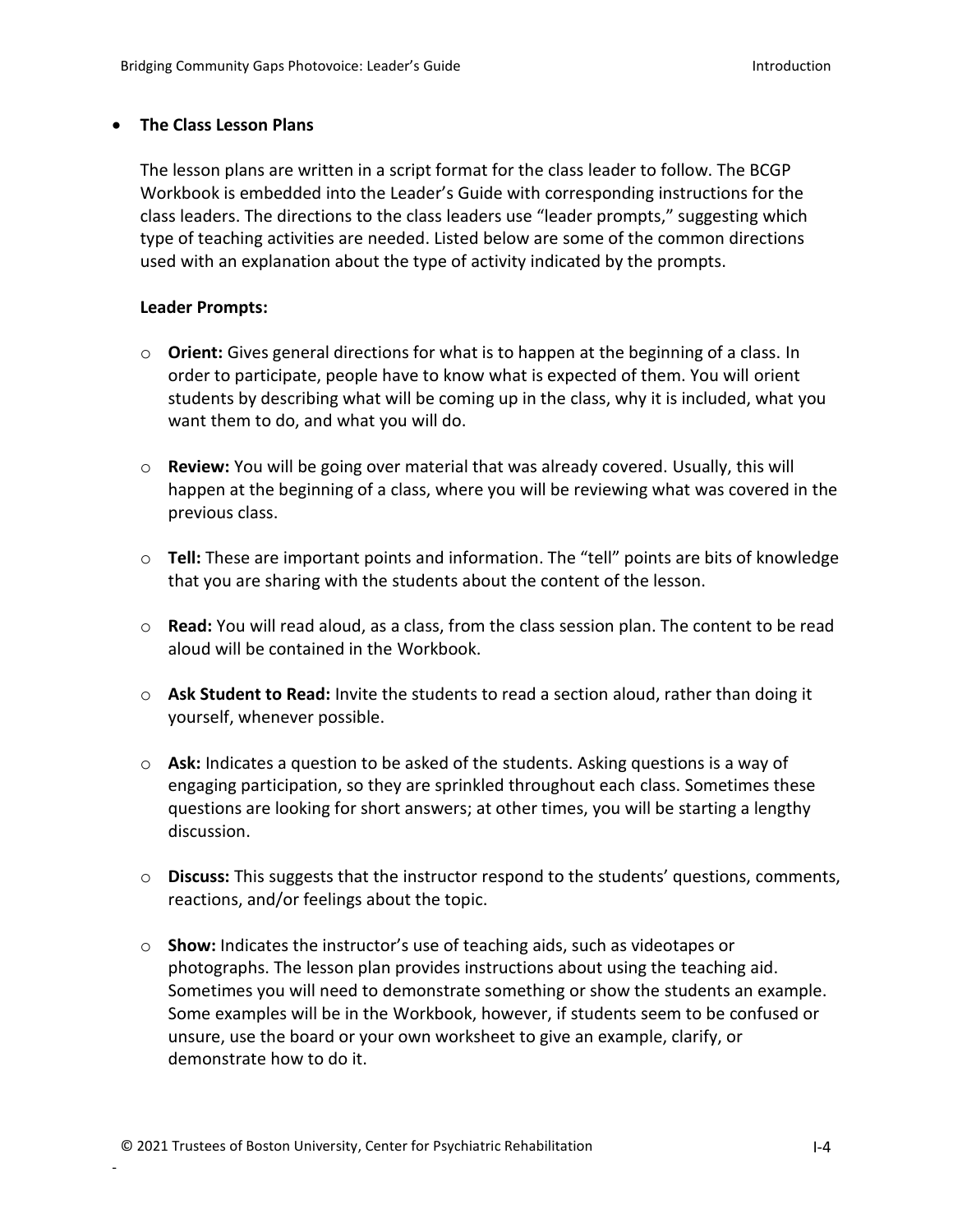- o **Do:** Gives specific directions to the students about what they are to do in an activity or exercise. People learn best when they do an activity. Often, these exercises will involve preparing written responses to questions in the Workbook.
- o **Break:** A reminder that you give the students a 10-15 minute break and to tell the students to come back on time from the break. The scheduled break is optional, but recommended.
- o **Summarize:** Indicates that you are finished with one piece of the class and that it is time to wrap up what you covered. This usually occurs at the end of a class.
- o **Preview:** Gives general information of what will be covered in the next class, often just a short statement naming the content that will be covered. The Preview of the next class follows the Summary of the current class.
- o **Leader's Instructions:** Special instructions for the leader to follow before, during, and after some examples and exercises are written in italics.

*Italics* indicate "coaching notes for the instructor." The *italics* indicate what the instructor should do or think about, but not say aloud; for example, when the instructor should respond the content and/or feelings expressed by the students.

# **Roles of the Leaders**

-

The roles and responsibilities of the class leaders will be to:

- Treat students with kindness and respect.
- Assist students in completing any assignment given in the classes.
- Provide students with the support they need to attend and participate in the classes.

Ideally, there should be at least two leaders in the class. One benefit of having co-leaders is that while one person is teaching, the other can observe the students' reactions in the class to the content being taught and to the teaching style. Later, the leaders can give feedback to each other as part of their team teaching experience.

This curriculum was designed to be led by peer leaders, so it works best when at least one of the group leaders is a peer. Promoting peer leadership can be done by encouraging peer-topeer interactions, teaching the skills of self-disclosing and how to incorporate personal experiences into the content of the class effectively. Collaborating with peers and supporting peer leadership will help solidify a peer partnership.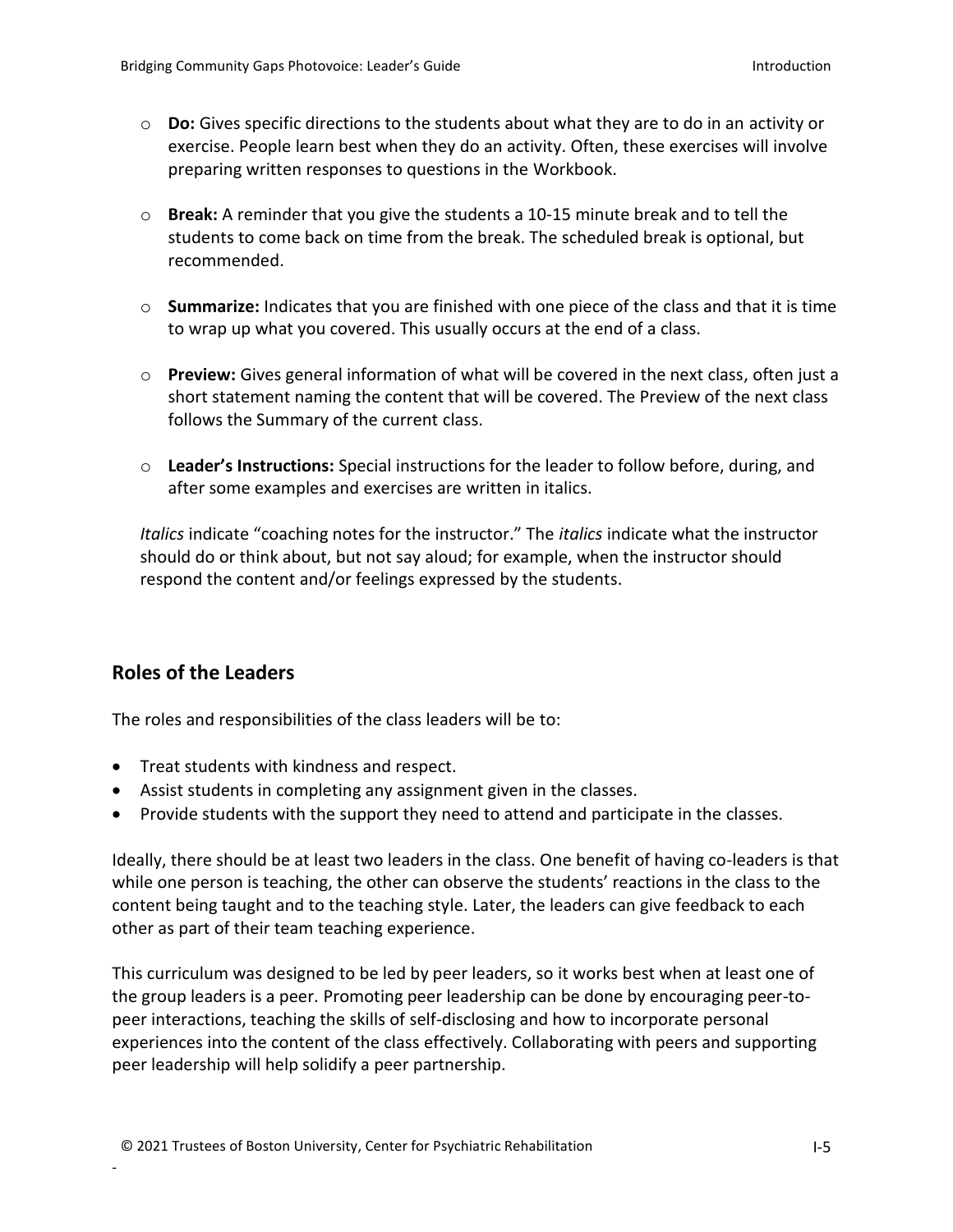Co-leading a group can be more challenging than leading on your own group because you need to be a good team player and work together in harmony with each other. The students will easily pick up on any friction between co-leaders and will be taken off course and the learning process will be compromised. Here are some ways to stay on good terms with your co-leader and demonstrate the elements of a healthy relationship:

- Do some joint planning together before the class starts. Make sure you both are intending to have the same outcomes. Find out what each other's strengths are so you can capitalize on them.
- Avoid interrupting each other unless you have agreed that "chiming in" on each other is OK. If you do chime in, do it respectfully so that you don't take the attention away from the main speaker. Raise your hand, or have a way to clue each other that you'd like to add something.
- Avoid correcting each other in front of the class. Do it at the break so the co-Leader can make the correction to the group.
- If things breakdown between you and your co-leader, have an honest and respectful talk to clear the air. Be honest in ways that build on the strengths of the other person instead of causing them to lose confidence or resent you.

# **Things To Do Before, During, and After the Class**

The ideal number of students in a Photovoice class is 8 to 12 students. This group size is manageable for group discussions as well as for giving personalized attention and feedback on the students' Photovoice projects.

*Before* the class, leaders will need to prepare ahead of time by reading through the Leader's Guide in order to use it effectively to facilitate the classes. Materials will need to be collected before the class, and the classroom may need to be arranged to fit the needs of the Photovoice group. Planning for the class ahead of time is extremely important and can be one of the best things a leader can do to be well organized and ready for the group. It will allow the class leaders to pay full attention to the students during the group activity.

It is very important to create an atmosphere that supports learning. We probably all have had disappointing experiences of attending a class where the Leader is unprepared. As we know, this lack of attention to preparation sends a message to the students that they are much less important than the Leader and/or the other things in the Leader's life. It sets the stage for the student's to be skeptical of the Leader, the class content, and the outcome of the class. Attend to the physical space by straightening up, arranging the seating so all can see each other,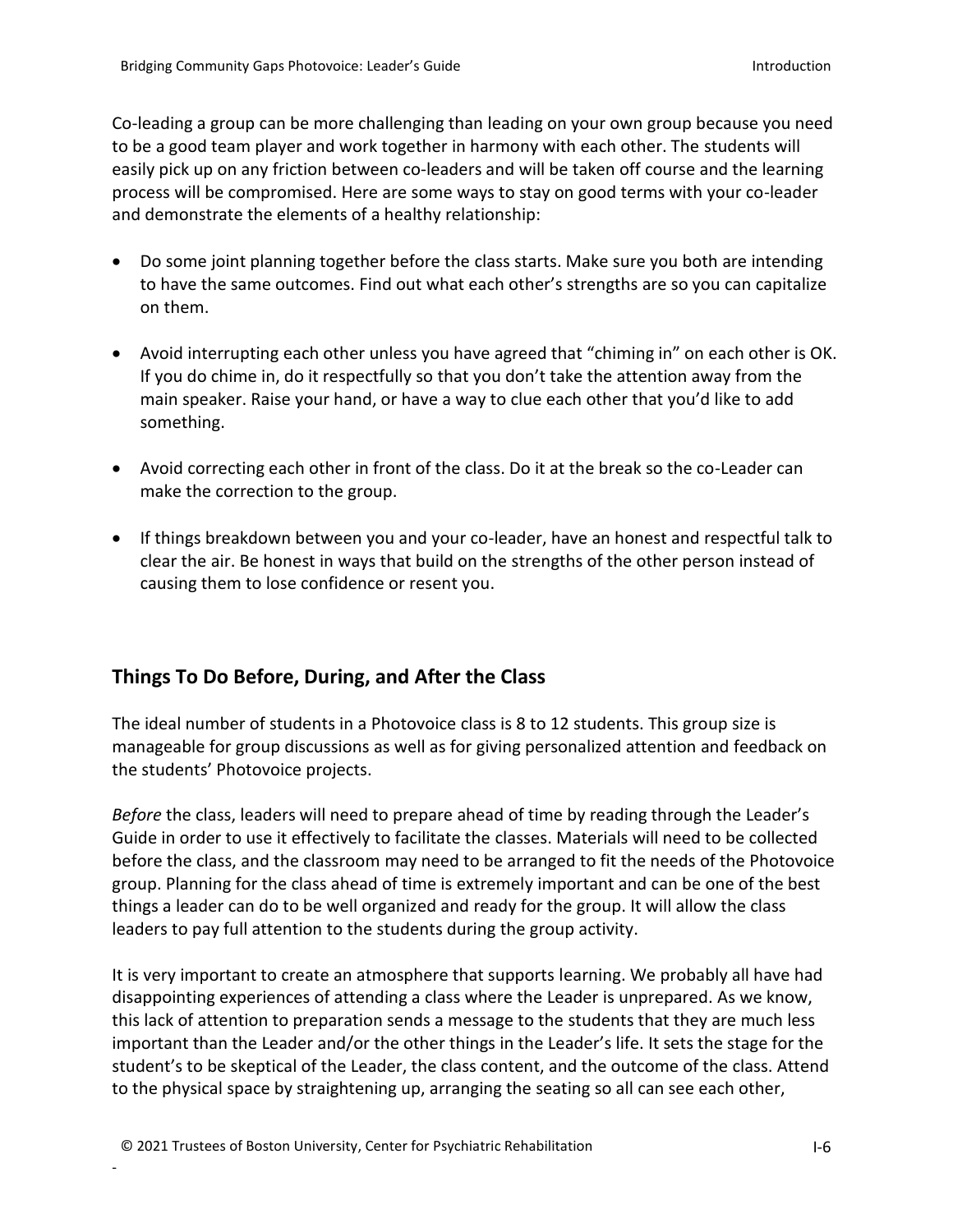organizing the training materials and readying audiovisual components. Here are some things the Leader can do to get the class off to a good start:

- Prepare all the materials you will be using a few days before the class. This will give you a chance to do some dry runs of the material and to make sure all your equipment is working. If things need to be repaired or adjusted, you'll still have time to make corrections.
- Plan the materials and make sure they will be easy to use. Name tents that students can pick up on the way in will help you remember names. Distribute the name tents once students are seated.
- Arranging the chairs will be determined by the size and shape of the room. If possible, it's a good idea to visit the room ahead of time and find the best way to arrange the chairs. Try to set up the chairs in ways that will allow for maximum eye contact. Sitting around a table may be a good option.

*During* the class, leaders will deliver the content of the BCGP curriculum and will encourage participation of the students. Leaders will respond to students when they ask questions or give comments and reactions to information being presented. There are places within the curriculum to prompt leaders to respond to the students. Responding to the student's thoughts and feelings takes time and practice. Practicing with a co-leader and/or supervisor can be very helpful to improve your skills.

Getting off to a positive start is a great way for the Leader to connect with the class and to connect the students with each other. This will not necessarily happen automatically. However, the Leader can do a lot to encourage positive connections within the class. Fostering positive relationships can create a safe place for people to open up and be themselves.

*Before* the class begins, look at each person in the room and make a connection with them in your mind. This will help you connect with them easily in the class since you already will have established a feeling for them. Establishing a positive connection right from the beginning of the class is very important. Now the challenge is to enhance the connection as the class continues. A strong positive connection between members of the class, including the Leader, will create a wonderful learning environment and make learning fun, especially in a class, like the BCGP program, where there is so much opportunity for creativity and for learning from each other. Here are some ideas that will enhance ongoing connectivity:

- Keep track of which students you are connecting with regularly. Make sure you aren't playing favorites. Try to make conscious contact with students who are less engaged so you can keep bringing them into the process.
- Pay attention to the messages your whole being is sending body language, voice, facial expressions. You may want to ask a friend or mentor to sit in on your class and give you